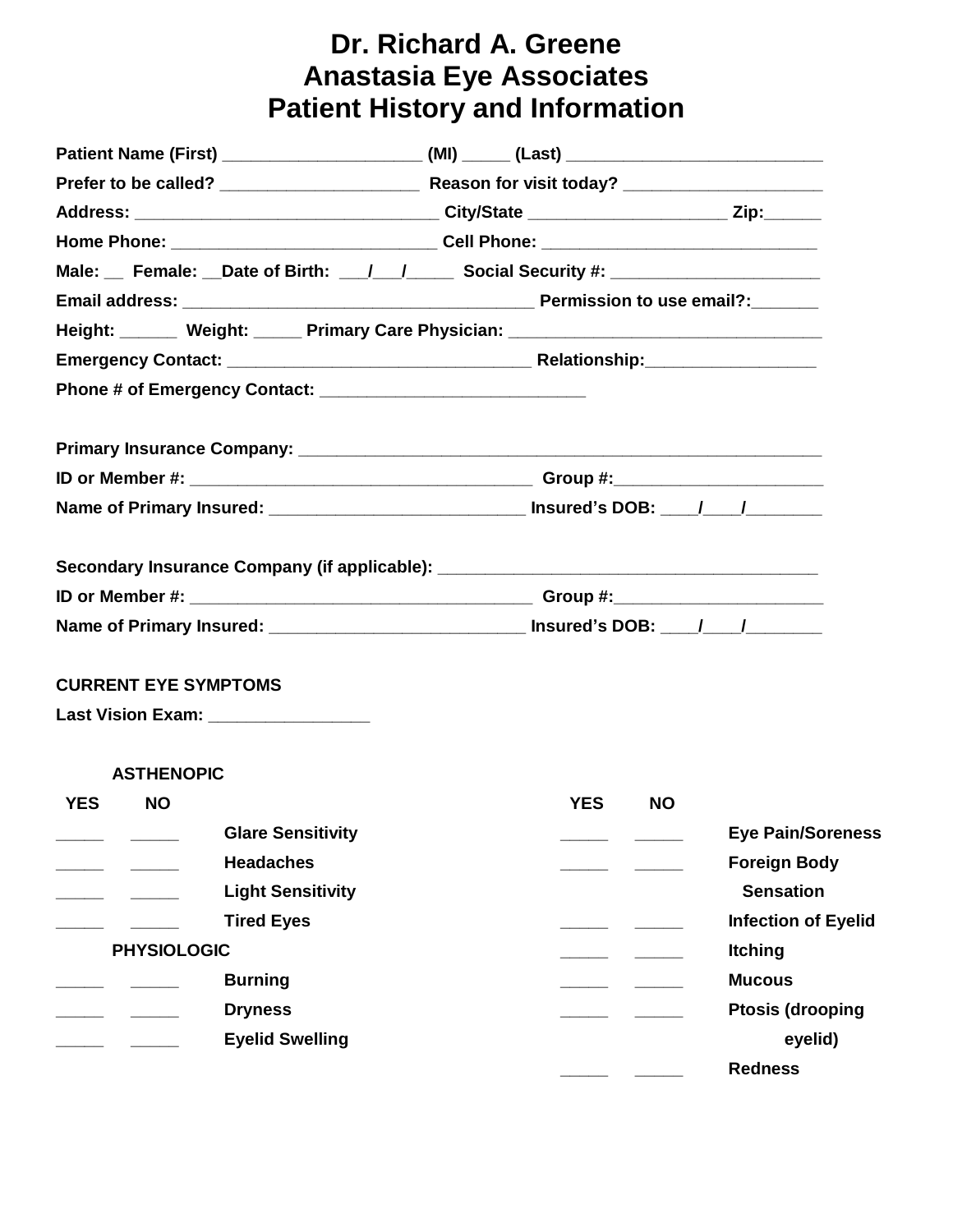**CURRENT EYE SYMPTOMS (continued)**

| <b>YES</b> | <b>NO</b>              |                                | <b>YES</b> | <b>NO</b> |                            |
|------------|------------------------|--------------------------------|------------|-----------|----------------------------|
|            |                        | <b>Sandy or Gritty Feeling</b> |            |           | <b>Floaters or Spots</b>   |
|            | <b>VISUAL SYMPTOMS</b> |                                |            |           | <b>Fluctuating Vision</b>  |
|            |                        | <b>Blurred Vision Distance</b> |            |           | <b>Loss of Central</b>     |
|            |                        | <b>Blurred Vision Near</b>     |            |           | <b>Vision</b>              |
|            |                        | <b>Distorted Vision</b>        |            |           | <b>Loss of Side Vision</b> |
|            |                        | <b>Double Vision</b>           |            |           | <b>Loss of Vision</b>      |
|            |                        | <b>Flashes of Lights</b>       |            |           |                            |

#### **CURRENT EYE DISEASES**

| <b>YES</b> | <b>NO</b> |                             | <b>YES</b> | <b>NO</b> |                             |
|------------|-----------|-----------------------------|------------|-----------|-----------------------------|
|            |           | Amblyopia                   |            |           | Glaucoma                    |
|            |           | <b>Blepharatis</b>          |            |           | <b>Glaucoma Suspect</b>     |
|            |           | <b>Blindness</b>            |            |           | <b>High Risk Meds</b>       |
|            |           | <b>Cataracts</b>            |            |           | <b>Macular Degeneration</b> |
|            |           | <b>Color Blindness</b>      |            |           | <b>PVD (Floating Spots)</b> |
|            |           | <b>Diabetic Retinopathy</b> |            |           | <b>Retinal Detachment</b>   |
|            |           | Dry Eye                     |            |           | <b>Strabismus</b>           |
|            |           | <b>Eye Injuries</b>         |            |           |                             |

#### **CURRENT MEDICATIONS**

**Name of Medication For Treatment of?**

#### **ALLERGIES TO MEDICINES?**

**Name of Medication Type of Reaction**

**PAST EYE SURGERIES (include dates)**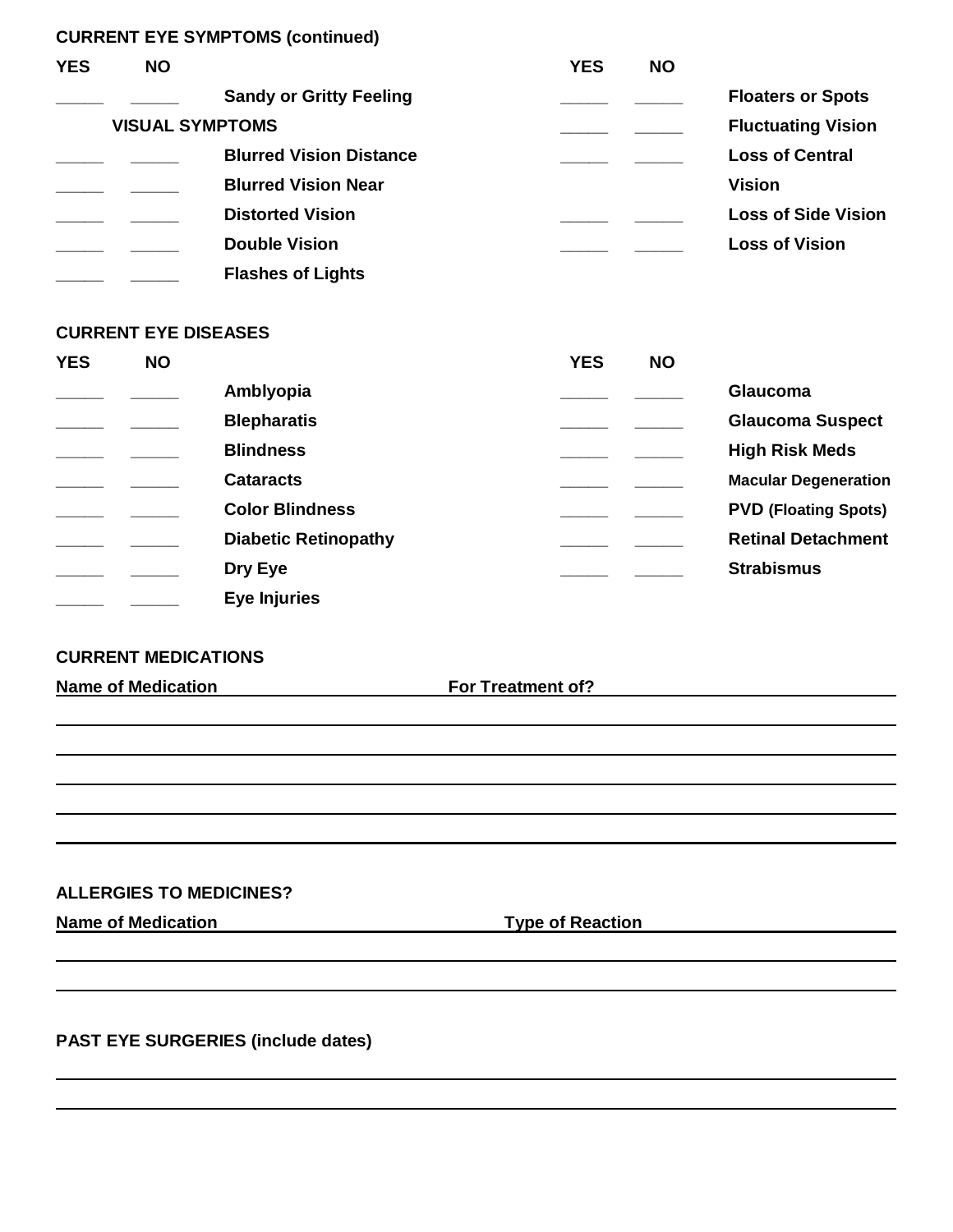## **HEALTH HISTORY**

**Last Health Exam: \_\_\_\_\_\_\_\_\_\_\_\_\_\_\_\_\_\_**

| <b>YES</b>               | <b>NO</b>                                         |                            | <b>YES</b>               | <b>NO</b> |                                |
|--------------------------|---------------------------------------------------|----------------------------|--------------------------|-----------|--------------------------------|
|                          |                                                   | <b>Fever</b>               |                          |           | <b>Rosacea</b>                 |
|                          |                                                   | <b>Fatigue</b>             | $\frac{1}{1}$            |           | <b>Shingles</b>                |
|                          |                                                   |                            |                          |           | <b>Skin Cancer</b>             |
|                          |                                                   | <b>Hearing Loss</b>        |                          |           |                                |
|                          |                                                   | <b>Sinus Disorders</b>     |                          |           |                                |
|                          |                                                   |                            |                          |           | <b>Multiple Sclerosis</b>      |
|                          |                                                   | <b>Atrial Fibrillation</b> | $\overline{\phantom{a}}$ |           | <b>Frequent Headaches</b>      |
| $\overline{\phantom{a}}$ |                                                   | <b>Heart Disease</b>       |                          |           | <b>Convulsions/Seizures</b>    |
|                          |                                                   | <b>Hypertension</b>        |                          |           | <b>Memory Loss</b>             |
| <u> Communication</u>    |                                                   | Stroke/TIA                 |                          |           | <b>Depression</b>              |
|                          |                                                   |                            |                          |           |                                |
|                          | $\overline{\phantom{a}}$ $\overline{\phantom{a}}$ | <b>Asthma</b>              |                          |           | <b>Diabetes</b>                |
| $\overline{\phantom{a}}$ |                                                   | <b>Emphysema (COPD)</b>    |                          |           | What Type?:___________________ |
|                          |                                                   |                            |                          |           | <b>Thyroid Disease</b>         |
|                          |                                                   | <b>Flomax Use</b>          |                          |           | Anemia                         |
|                          |                                                   |                            | $\overline{\phantom{a}}$ |           | <b>Cholesterol</b>             |
|                          |                                                   | <b>Arthritis</b>           |                          |           | <b>Seasonal Allergies</b>      |
| <u>and the state</u>     |                                                   | <b>Muscle/Joint Pain</b>   |                          |           | <b>Lupus</b>                   |
| $\overline{\phantom{a}}$ |                                                   | <b>Back Pain</b>           |                          |           |                                |
|                          |                                                   |                            |                          |           | Pregnant?                      |
|                          |                                                   | <b>Herpes</b>              |                          |           | <b>Nursing?</b>                |
|                          |                                                   | <b>Rash/Itching</b>        |                          |           |                                |
|                          |                                                   |                            |                          |           |                                |
|                          |                                                   | <b>Other</b>               |                          |           |                                |
|                          |                                                   |                            |                          |           |                                |